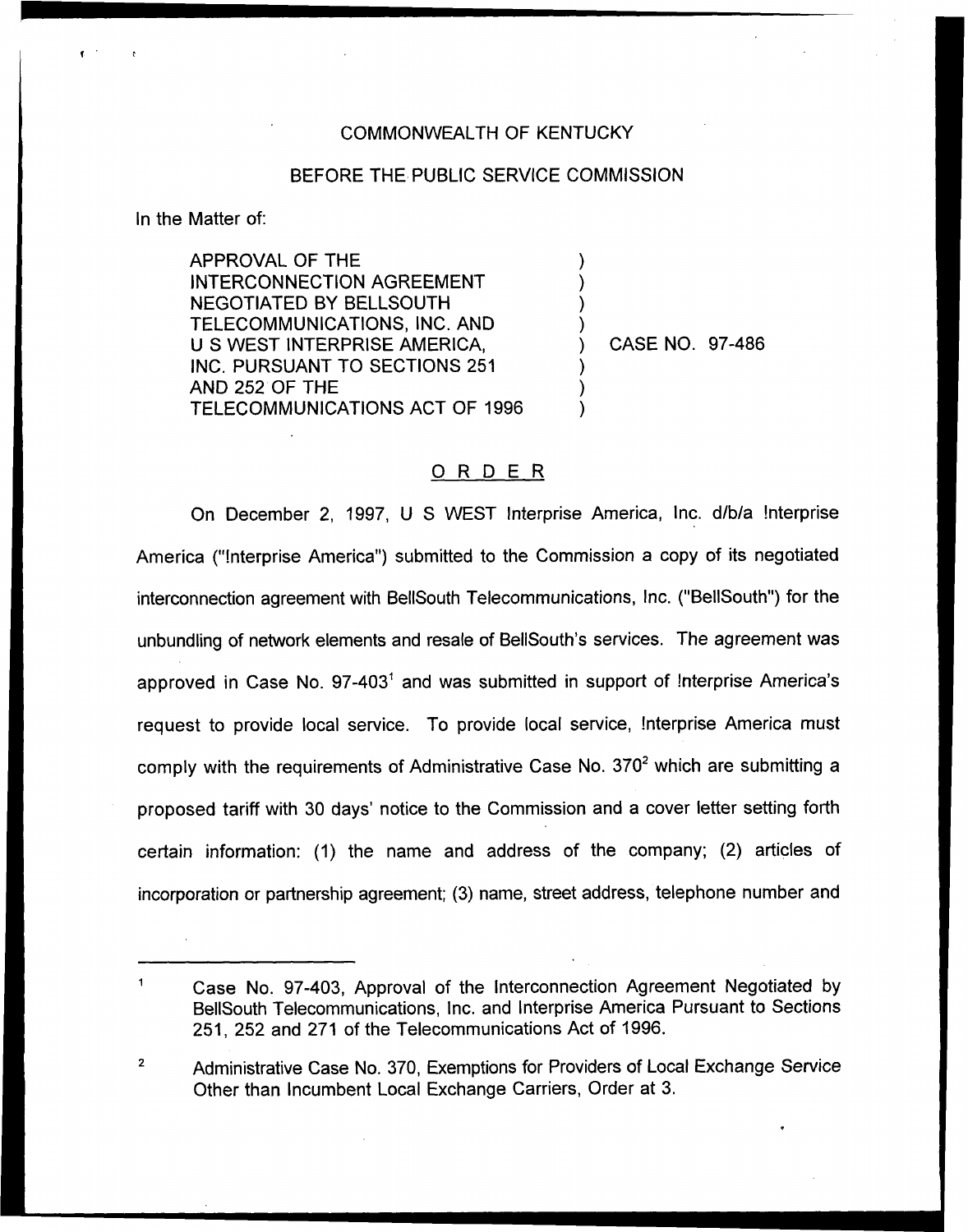fax number (if any) or the responsible contact person for customer complaints and regulatory issues; (4) a notarized statement by an officer of the utility that the utility has not provided or collected for intrastate service in Kentucky prior to filing the notice of intent or, alternatively, a notarized statement by an officer that the utility has provided intrastate service and that it will refund or credit customer accounts for all monies collected for intrastate service; and (5) a statement that the utility does not seek to provide operator assisted services to traffic aggregators as defined in Administrative Case No.  $330<sup>3</sup>$  or, alternatively, that the utility does seek to provide operator-assisted service to traffic aggregators but that in so doing it is complying with the Commission's mandates in Administrative Case No. 330.

The Commission, having been otherwise sufficiently advised, HEREBY ORDERS that:

 $1<sub>1</sub>$ !nterprise America shall file a tariff for local service prior to providing local service giving 30 days' notice to the Commission and shall comply with all Commission regulations and orders as directed.

2. This proceeding is hereby closed.

 $\mathbf{3}$ Administrative Case No. 330, Policy and Procedures in the Provision of Operator-Assisted Telecommunications Services (March 27, 1991).